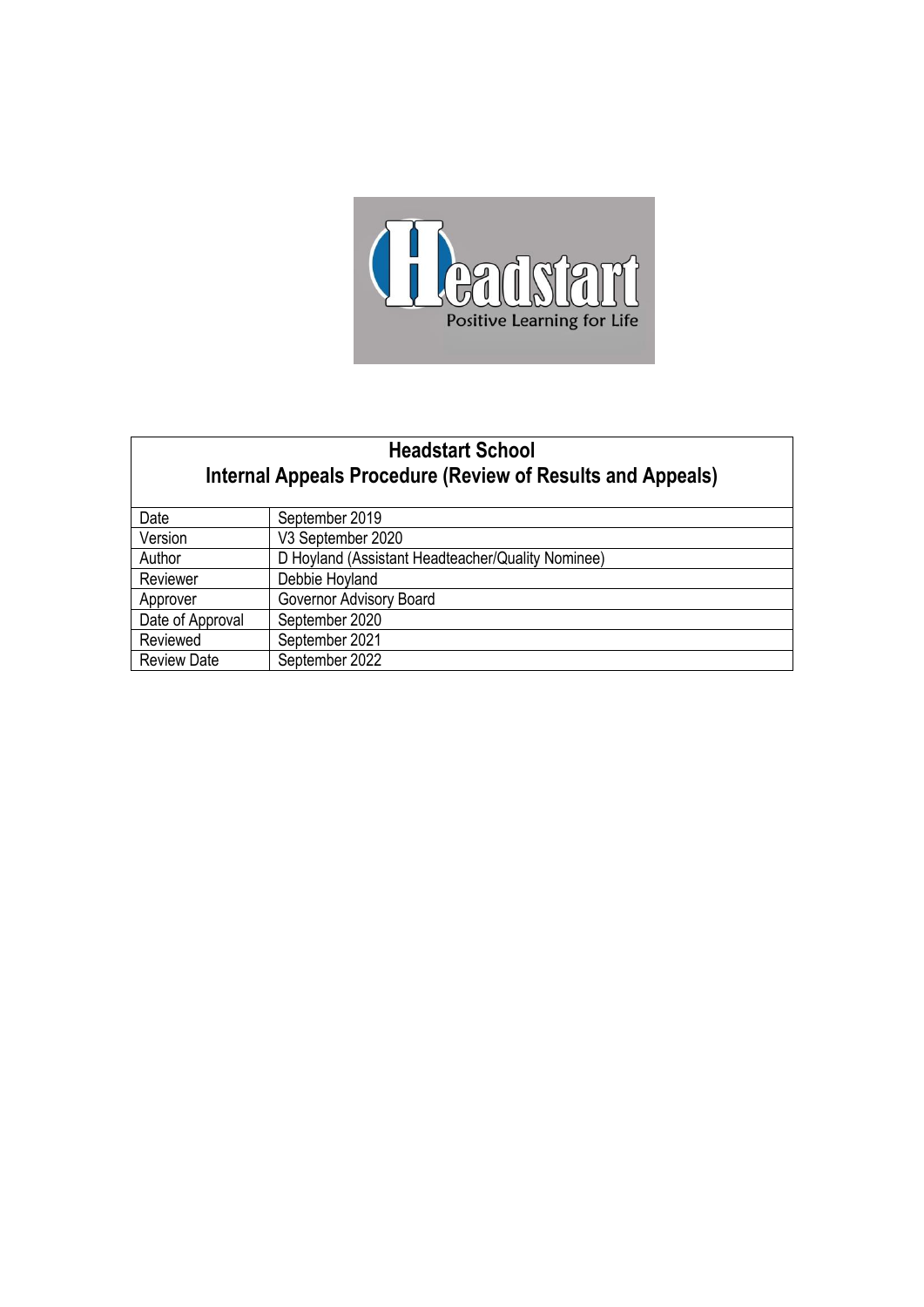#### **Introduction**

Following the issue of results, awarding bodies make post-results services available (see below for details of how these are managed at Headstart). If teaching staff at Headstart or a candidate (or his/her parent/carer) have a concern that a result may not be accurate, post-results services may be considered.

The JCQ post-results services currently available are detailed below.

#### **Reviews of Results (RoRs):**

- Service 1 (Clerical re-check) This is the only service that can be requested for objective tests (multiple choice tests)
- Service 2 (Review of marking)
- Priority Service 2 (Review of marking) This service is only available for externally assessed components of GCE A-level specifications (an individual awarding body may also offer this priority service for other qualifications)
- Service 3 (Review of moderation) This service is not available to an individual candidate.

#### **Access to Scripts (ATS):**

- Copies of scripts to support reviews of marking
- Copies of scripts to support teaching and learning

#### **Purpose of the procedure**

The purpose of this procedure is to confirm the arrangements at Headstart for dealing with candidate appeals against any centre decision not to support a clerical re-check, a review of marking, a review of moderation, or an appeal.

This procedure ensures compliance with JCQ regulations (GR 5.13) which state that centres must have available for inspection purposes and draw to the attention of candidates and their parents/carers, a written internal appeals procedure to manage disputes when a candidate disagrees with a centre decision not to support a clerical re-check, a review of marking, a review of moderation or an appeal.

#### **Post-results services**

At Headstart candidates are informed of the arrangements for post-results services and the availability of senior members of centre staff immediately after the publication of results before they sit any examinations.

Candidates are informed by the issue of the candidate exam handbook, and signposts throughout the school.

Full details of the post-results services, internal deadline(s) for requesting a service and the fees charged (where applicable) are provided by the exams officer on results day, following the issuing of results.

#### **Centre actions in response to a concern about a result**

Where a concern is expressed that a particular result may not be accurate, Headstart will: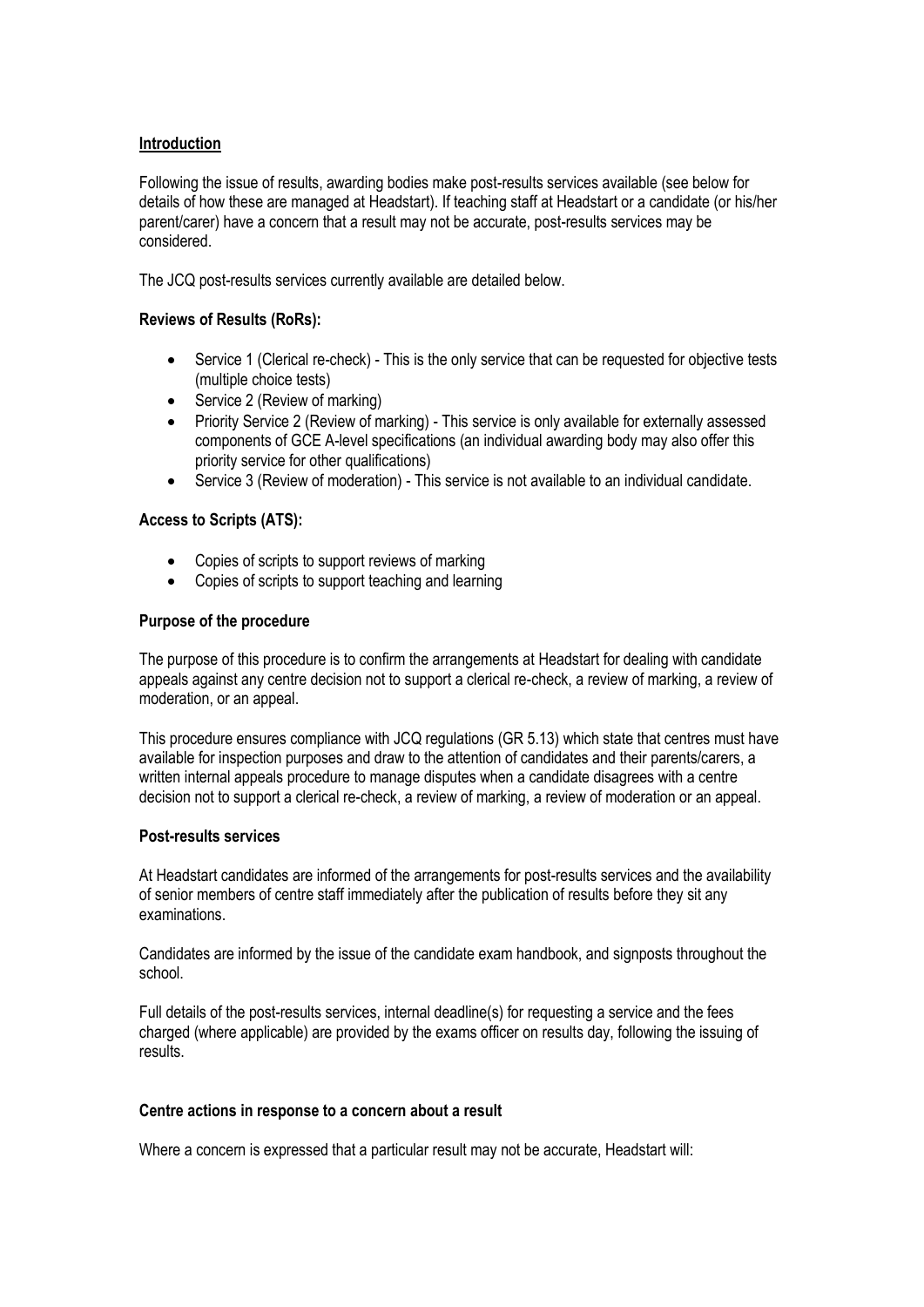• look at the marks awarded for each component part of the qualification alongside any mark schemes, relevant result reports, grade boundary information etc., when made available by the awarding body, to determine if the concern may be justified.

For written components that contributed to the final grade, Headstart will:

where a place at university or college is at risk, consider supporting a request for a Priority Service 2 review of marking.

In all other instances:

- Consider accessing the script by:
	- $\circ$  (where the service is made available by the awarding body) requesting a priority copy of the candidate's script to support a review of marking by the awarding body deadline OR
	- $\circ$  (where the option is made available by the awarding body) viewing the candidate's marked script online to consider if requesting a review of marking is appropriate.
- Collect written consent/permission from the candidate to access the script.
- On access to the script, consider if it is felt that the agreed mark scheme has been applied correctly in the original marking and if the centre considers there are any errors in the marking.
- Support a request for the appropriate Review of Results service (clerical re-check or review of marking) if any error is identified.
- Collect written consent from the candidate to request the Review of Results service before the request is submitted.
- Where relevant, advise an affected candidate to inform any third party (such as a university or college) that a review of marking has been submitted to an awarding body.

For **moderated** components that contributed to the final grade Headstart will:

- Confirm that a review of moderation cannot be undertaken on the work of an individual candidate or the work of candidates not in the original sample submitted for moderation.
- Consult the moderator's report/feedback to identify any issues raised.
- Determine if the centre's internally assessed marks have been accepted without change by the awarding body – if this is the case, a Review of Results service 3 (Review of moderation) will not be available.
- Determine if there are any grounds to submit a request for a review of moderation for all candidates in the original sample.

## **Candidate Consent**

Headstart will:

- Acquire written candidate consent (accepting informed consent via candidate email) in all cases before a request for a Review of Results service 1 or 2 (including priority service 2) is submitted to the awarding body.
- Acquire informed candidate consent to confirm the candidate understands that the final subject grade and/or mark awarded following a clerical re check or a review of marking, and any subsequent appeal, may be lower than, higher than, or the same as the result which was originally awarded.
- Only collect candidate consent after the publication of results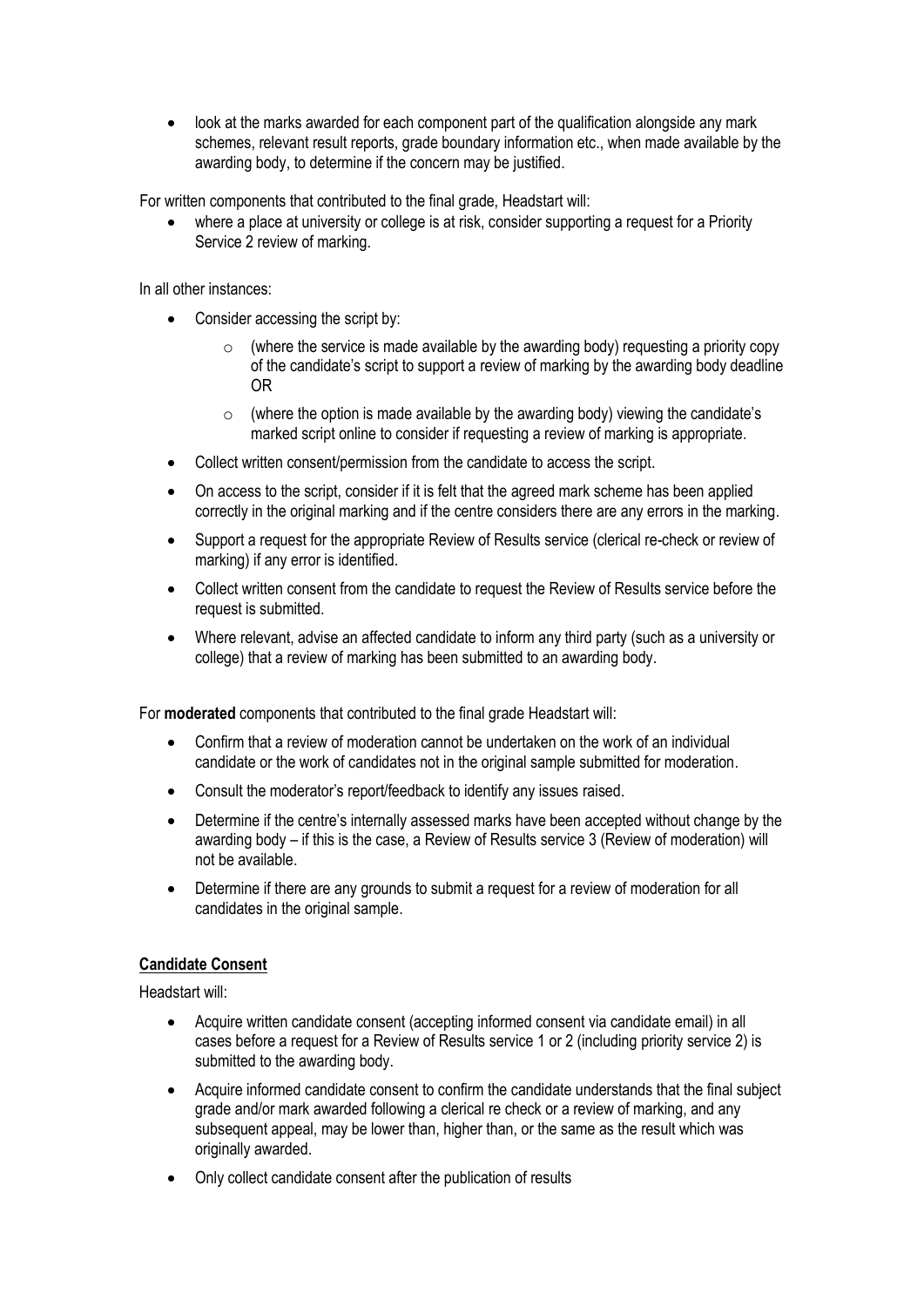#### **Centre actions in the event of a disagreement (dispute)**

Where a candidate disagrees with a centre decision not to support a clerical re-check, a review of marking or a review of moderation Headstart will:

- For a review of marking (Review of Results priority service 2), advise the candidate a review may be requested by providing informed written consent (and the required fee) for this service to the centre by the deadline set by the centre.
- For a review of marking (Review of Results service 1 or 2), first advise the candidate to access a copy of their script to support a review of marking by providing written permission (and any required fee) for the centre to access the script from the awarding body.
- After accessing the script to consider the marking, inform the candidate that if a request for a review of marking (Review of Results service 1 or 2) is required, this must be submitted by the deadline set by the centre by providing informed written consent (and the required fee) for the centre to request the service from the awarding body.
- Inform the candidate that a review of moderation (Review of Results service 3) cannot be requested for the work of an individual candidate or the work of a candidate not in the original sample.

If the candidate (or his/her parent/carer) believes there are grounds to appeal against the centre's decision not to support a review of results, an internal appeal can be submitted to the centre by completing an internal appeals form at least 10 working days prior to the internal deadline for submitting a request for a review of results.

The appellant will be informed of the outcome of the appeal before the deadline for submitting a review of results.

## **Appeals**

Following a Review of Results outcome, an external appeals process is available if the head of centre at Headstart remains dissatisfied with the outcome and believes there are grounds for appeal.

The JCQ publications Post-Results Services and JCQ Appeals Booklet (A guide to the awarding bodies' appeals processes) will be consulted to determine the acceptable grounds for a preliminary appeal.

Where the head of centre is satisfied after receiving the Review of Results outcome, but the candidate (or parent/carer) believes there are grounds for a preliminary appeal to the awarding body, an internal appeal may be made directly to the centre. Candidates or parents/carers are not permitted to make direct representations to an awarding body. Following this, the head of centre's decision as to whether to proceed with a preliminary appeal will be based upon the acceptable grounds as detailed in the JCQ Appeals Booklet.

To submit an internal appeal:

- An internal appeals form should be completed and submitted to the centre within the time specified by the centre from the notification of the outcome of the review of the result.
- Subject to the head of centre's decision, the preliminary appeal will be processed and submitted to the awarding body within the required 30 calendar days of receiving the outcome of the Review of Results process.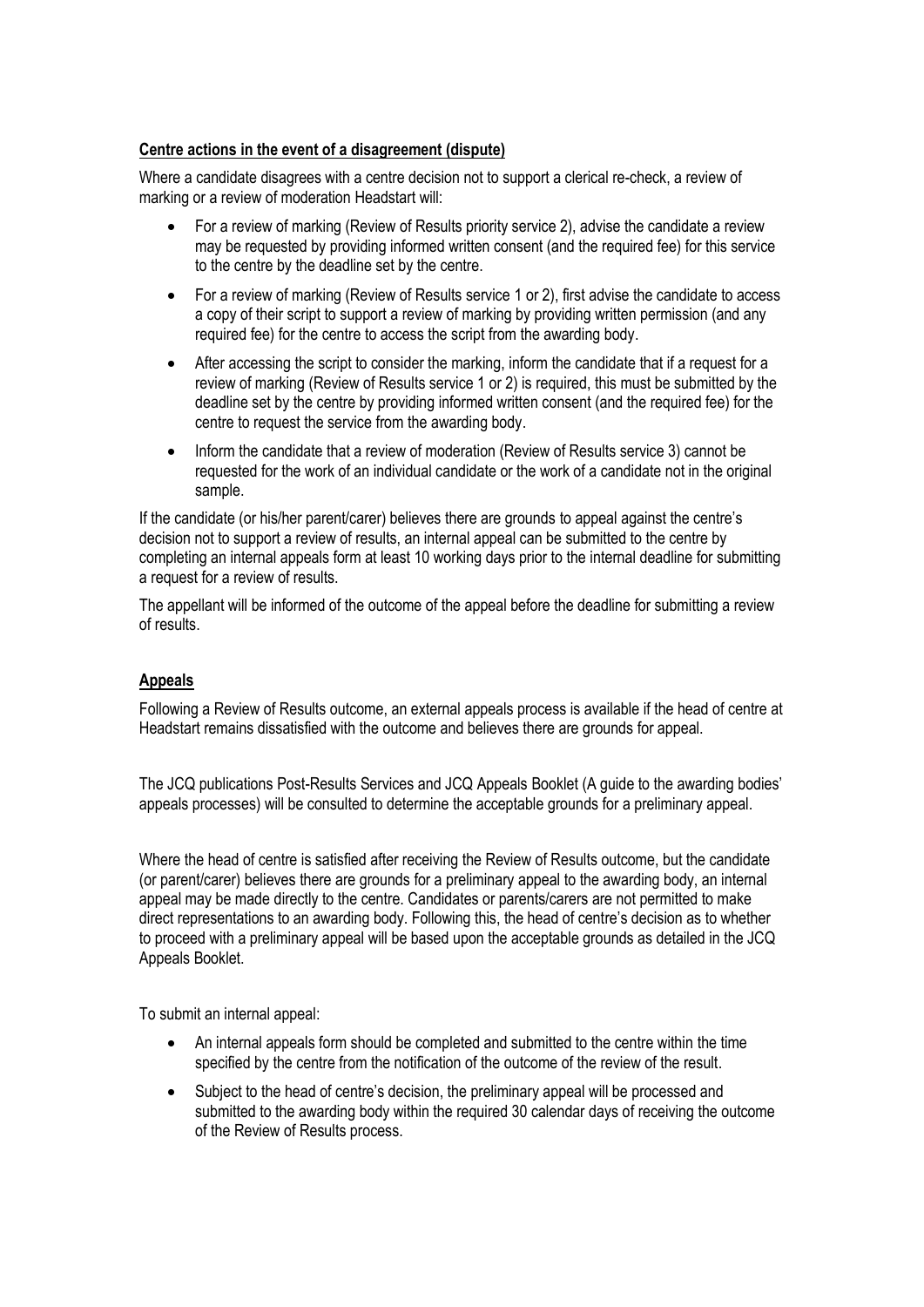- Awarding body fees which may be charged for the preliminary appeal must be paid to the centre by the appellant before the preliminary appeal is submitted to the awarding body (fees are available from the exams officer).
- If the appeal is upheld by the awarding body, this fee will be refunded by the awarding body and repaid to the appellant by the centre.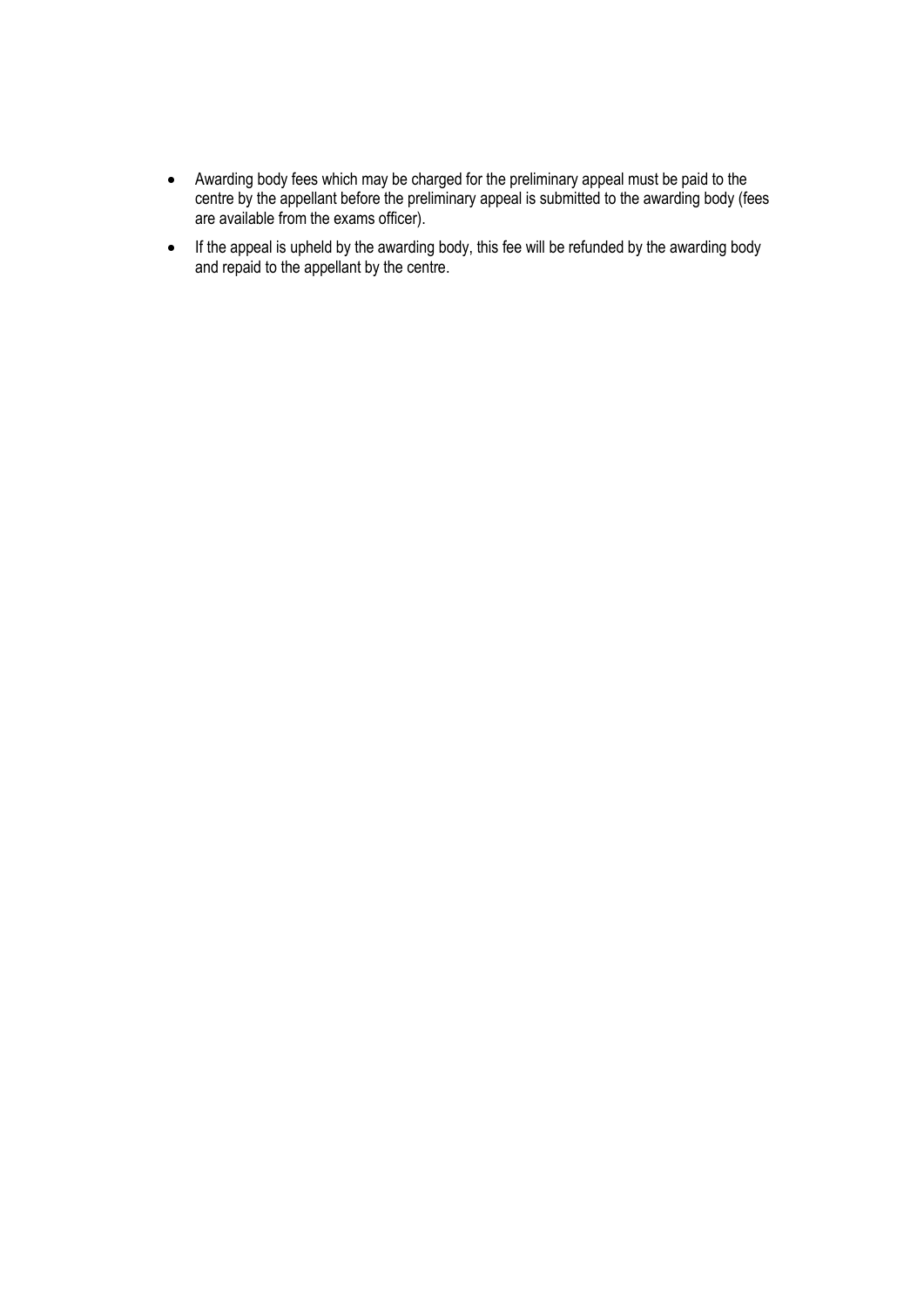# **1. Headstart- Internal Appeals Form**

| Name of<br><b>Appellant</b> | <b>Student Name</b><br>if different to<br>appellant |  |
|-----------------------------|-----------------------------------------------------|--|
| <b>Awarding Body</b>        | <b>Exam Paper</b><br><b>Code</b>                    |  |
| <b>Subject</b>              | <b>Exam Paper</b><br><b>Title</b>                   |  |

**Please state the grounds for your appeal below:**

*(If applicable, tick below)*  $\Box$  Where my appeal is against an internal assessment decision I wish to request a review of the

centre's marking

*If necessary continue on an additional page if this form is being completed electronically or overleaf if hard copy being completed*

Appellant signature:  $\qquad \qquad$  Date of signature: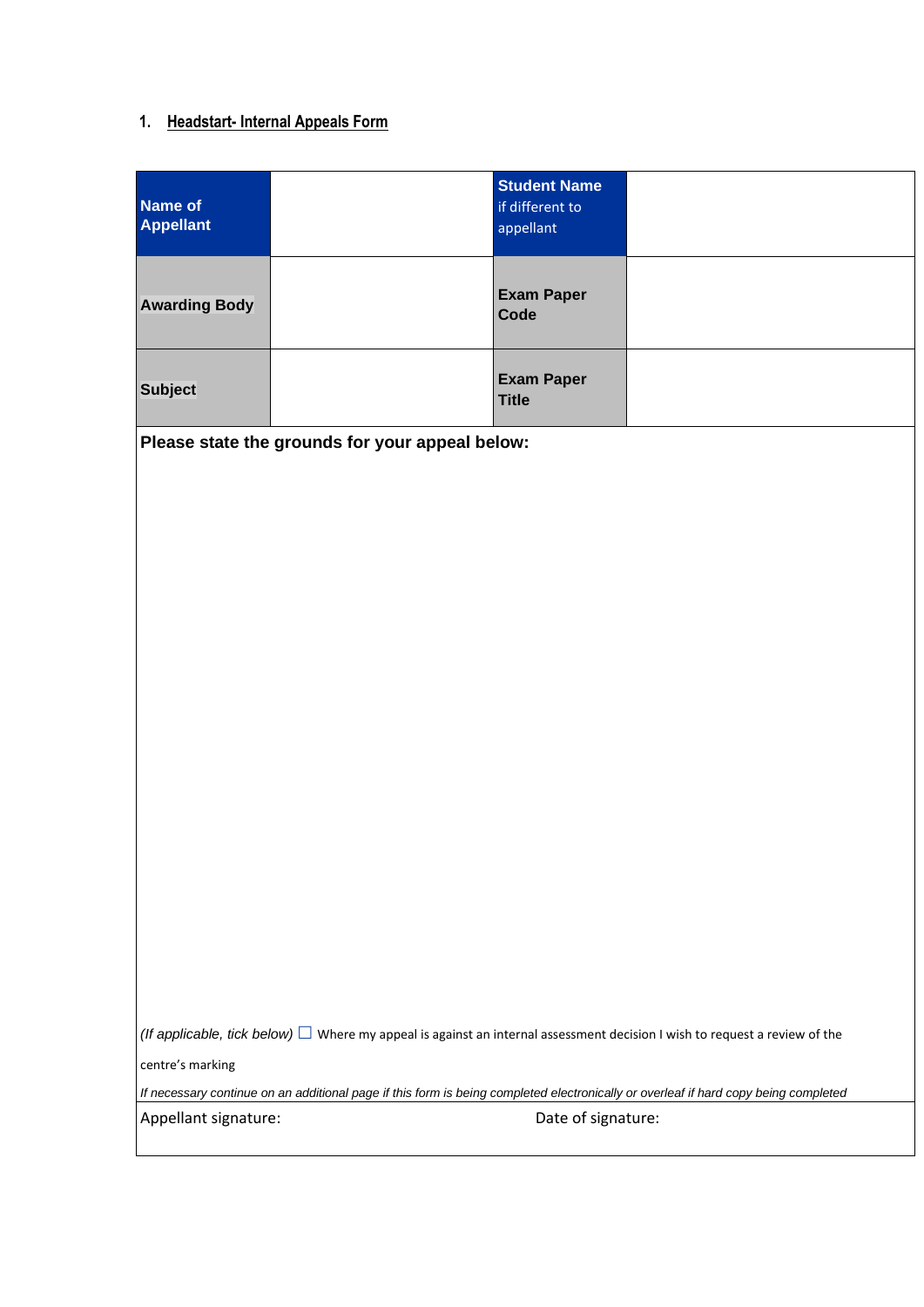## **2. Complaints and appeals log**

The exams officer will keep a log of all complaints and appeals.

The outcome of any reviews of the centre's marking will be made known to the head of centre and will be logged as a complaint. A written record will be kept and made available to the awarding body upon request. Should the review of the centre's marking bring any irregularity in procedures to light, the awarding body will be informed immediately.

| Ref<br>No. | <b>Date</b><br><b>Received</b> | <b>Complaint or Appeal</b> | <b>Outcome</b> | <b>Outcome</b><br><b>Date</b> |
|------------|--------------------------------|----------------------------|----------------|-------------------------------|
|            |                                |                            |                |                               |
|            |                                |                            |                |                               |
|            |                                |                            |                |                               |
|            |                                |                            |                |                               |
|            |                                |                            |                |                               |
|            |                                |                            |                |                               |
|            |                                |                            |                |                               |
|            |                                |                            |                |                               |
|            |                                |                            |                |                               |
|            |                                |                            |                |                               |
|            |                                |                            |                |                               |
|            |                                |                            |                |                               |
|            |                                |                            |                |                               |
|            |                                |                            |                |                               |
|            |                                |                            |                |                               |
|            |                                |                            |                |                               |

## **3. Further guidance to inform and implement appeals procedures**

**JCQ**